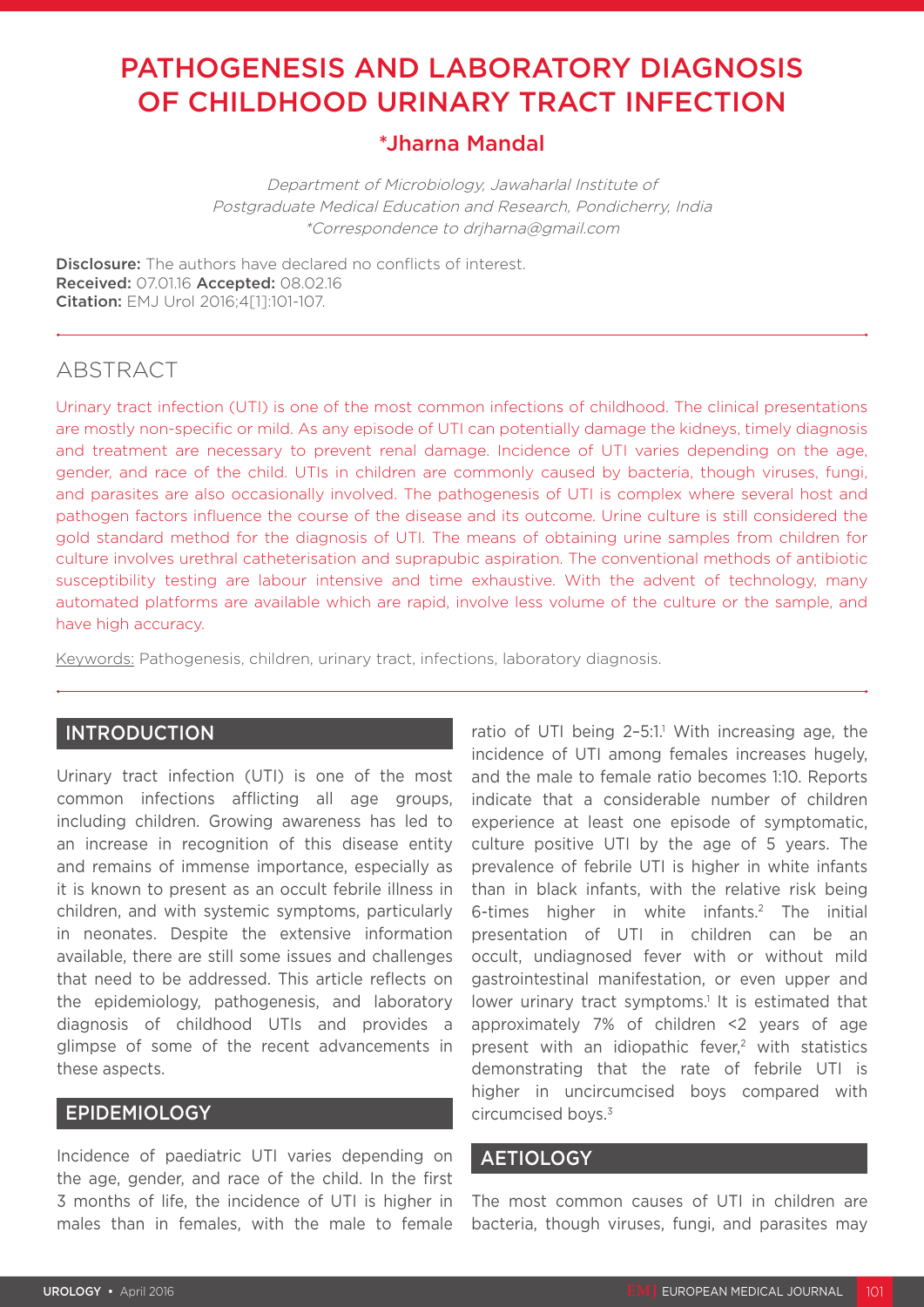also occasionally be implicated. Adenoviruses are notoriously associated with haemorrhagic cystitis. *Candida*, on the other hand, usually cause infection in immunocompromised children. The majority (80–90%) of childhood UTIs are caused by *Escherichia coli*, followed by other members of the Enterobacteriaceae family, namely *Klebsiella*, *Proteus*, *Citrobacter*, *Serratia*, and *Enterobacter*. 4,5 Within these, *Proteus mirabilis* has an affinity towards the balanopreputial sac where it remains colonised and hence, is frequently encountered in male children. Among the Gram-positive bacterial pathogens, which are encountered less frequently compared with the Gram-negative pathogens, *Enterococcus* and *Streptococcus* (Group B usually) are commonly isolated alongside other Gram-positive cocci. As *Staphylococcus aureus* rarely causes childhood UTI, incidences could be a result of haematogenous spread. The pathogens isolated and their antimicrobial susceptibility vary depending on whether the origin of UTI is community or hospital acquired.<sup>4,5</sup>

### PATHOGENESIS

The pathogenesis of UTI is a complex interplay of several host and pathogen factors influencing the course of the disease and its outcome. The initial step is the essential colonisation of the periurethral region by the bacteria, without which they are washed out by the force of the urinary flow.<sup>6</sup> The source for this is the large intestine where these organisms are present as normal commensals.7 Female anatomy predisposes to a higher risk of developing UTI; the issue arises as the periurethral region is in relatively close proximity to the anus, and also because the urethra is shorter in females compared with that of men. Hence, the most common route of UTI at any age is the ascending route, though rare haematogenous infections are known to occur.6

Following colonisation, the organisms express adhesion mechanisms/factors, which are best described and evaluated using uropathogenic *E. coli* (UPEC) as an example. UPEC have fimbriae, specialised rod-like appendages that protrude from the bacterial cell surface and secrete afimbrial adhesins, such as haemolysins, cytotoxic necrotising factors, and autotransporter proteins. Amongst these fimbriae, Type 1 and P fimbriae are highly important and are more often associated with cystitis and acute pyelonephritis, respectively. Besides all these, UPEC also possess capsules

and lipopolysaccharides (LPS), which protect it from the complement-mediated killing and harmful effects of the cytokines, respectively.<sup>7</sup> The host mounts immune defence mechanisms against uropathogens. There are a number of innate defence mechanisms that maintain the sterility of the urine within the urinary tract until the bladder neck. Beyond the bladder neck, urine can potentially be contaminated by the normal resident flora. A major defence mechanism against bacterial growth in the urinary tract is urination itself, which along with the shedding of surface epithelial cells, wards off any bacteria that may be adhered to them.<sup>6,8,9</sup> Therefore, any obstruction to the flow of urine may lead to compromisation of this mechanism.

A fairly common entity encountered in young males are the posterior urethral valves. These valves predispose the child to repeated episodes of UTI and vesicoureteric reflux (VUR), which in turn can lead to reflux nephropathy followed by repeated episodes of pyelonephritis and renal scarring.<sup>10</sup> VUR and renal scarring are more common in males than in females. Hence, extensive evaluation in males <2 years of age presenting with a UTI is required.<sup>5,10</sup> The bladder mucosa is well protected by a layer of mucin secreted by the transitional epithelial cells lining the bladder, and this prevents bacterial adherence. Urine itself reduces the chances of the bacteria surviving as it is acidic and has a high content of urea, other salts, and organic acids. The mucosal immune response mediated by secretory immunoglobulin A also offers some protection against the bacterial infection as it is known to bind the bacteria and prevent their attachment to the urothelium. Some endogenous products are important mediators of the innate immune defence apparatus. One such substance is the Tamm–Horsfall protein. This is secreted in the ascending limb of the loop of Henle and behaves as an immunomodulator, activating cells of the immune system, namely granulocytes and macrophages. This activation prevents the colonisation of the urothelium by uropathogens using Type 1 fimbriae.<sup>7,8</sup> Binding of the Type 1 fimbria activates the secretion of the other endogenous substances such as antimicrobial peptides, specifically defensins. There are two types of defensins,  $\alpha$  and  $\beta$ , both of which are bactericidal. α-defensins are released by neutrophils, while β-defensins are released by the renal epithelium.<sup>11</sup>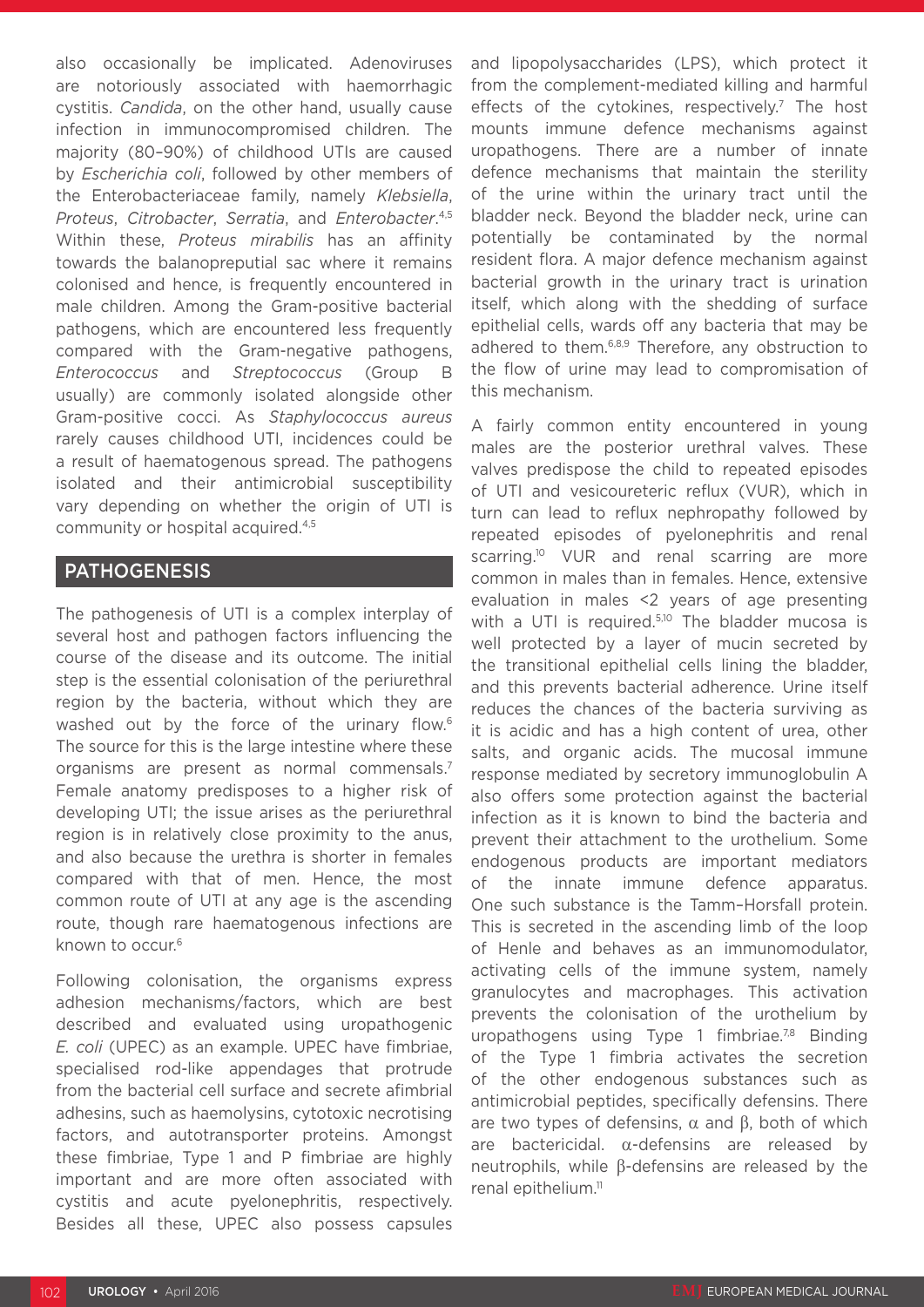| Table 1: Comparison of the diagnostic tests for UTI on uncentrifuged urine. |  |  |  |  |  |  |  |  |
|-----------------------------------------------------------------------------|--|--|--|--|--|--|--|--|
|-----------------------------------------------------------------------------|--|--|--|--|--|--|--|--|

| Sensitivity<br>and<br>specificity | <b>Dipstick</b><br>(nitrite) | <b>Dipstick</b><br>(leukocyte<br>esterase) | <b>Dipstick</b><br>(nitrite<br>along with<br>leukocyte<br>esterase) | Microscopy<br>(urine wet<br>mount $\geq 5$<br>WBCs/HPF) | Microscopy<br>(Gram stain:<br>one bacterium<br>/oil immersion<br>field) | Culture<br>(semi-<br>quantitative) | Reference |
|-----------------------------------|------------------------------|--------------------------------------------|---------------------------------------------------------------------|---------------------------------------------------------|-------------------------------------------------------------------------|------------------------------------|-----------|
| Sensitivity                       | 50 (16-72%)                  | 83 (64-89%)                                | 88 (71-100%)                                                        | 67 (55-88%)                                             | 93 (80-98%)                                                             | $\geq$ 10 <sup>5</sup> CFU/mL      | 3,12,30   |
|                                   | 53 (15-82%)                  | 83 (67-94%)                                | 93 (90-100%)                                                        | 73 (32-100%)                                            | 99 (99-100%)                                                            | $\geq$ 10 <sup>5</sup> CFU/mL      | 24,26     |
| Specificity                       | 98 (95-100%)                 | 84 (71-95%)                                | 93 (76-98%)                                                         | 93 (76-98%)                                             | 79 (77-84%)                                                             | 100%                               | 3,12,30   |
|                                   | 98 (90-100%)                 | 78 (64-92%)                                | 72 (58-91%)                                                         | 81 (45-98%)                                             | 70 (60-92%)                                                             | 100%                               | 24,26     |

HPF: high power field; CFU: colony forming unit; WBC: white blood cell.

The presence of toll-like receptors (TLRs) on the epithelial lining allows them to bind to the pathogens by recognising their surface molecules. This initiates a signalling cascade, which activates an immune response. The TLRs present on the urothelium include TLR2, which can recognise the peptidoglycans in the cell wall of Grampositive bacteria, and TLR4 which can recognise the LPS present in the cell wall of Gram-negative uropathogens.8,12,13 Another recently identified TLR, TLR11, has a putative, but not yet established, role in the pathogenesis of UTI wherein it is said to be capable of recognising the uropathogens. In this way the latter offers protection to the kidney from bacterial damage.14 The binding of the fimbriae to the specific TLR4 triggers a cascade of various inflammatory mediators releasing cytokines and the activation of complement.12,13 This immune activation causes inflammatory changes leading to the recruitment of neutrophils and macrophages at the site of inflammation, and ultimately culminating in a scar formation, as well as clearing off the bacterial infection. Thus, the scar formation at sites of inflammation in the renal parenchyma is a fallout of this inflammatory cascade rather than a direct insult due to the pathogen.<sup>12</sup>

Circumcision is known to reduce the incidence of UTI in young males. The rate of UTIs in circumcised boys has been estimated to be around 0.2–0.4%, while the rate in uncircumcised boys has been estimated to be around 1-8%.<sup>15</sup> Other than age, gender, and race, the genetic composition of an individual also influences the occurrence of UTI e.g. non-secretors of the P blood group antigen are inherently at risk of developing a UTI.<sup>16</sup>

When given for a long time, broad-spectrum antibiotics (e.g. cephalexin, cefixime) can alter the

normal microbiota present in the gastrointestinal tract and periurethral region, thereby increasing the risk of UTI. Studies have shown that when antibiotics were prophylactically given to control asymptomatic bacteriuria, the chance of UTI increased.17 In a recent randomised, double-blind, placebo-controlled trial, RIVUR (Randomised Intervention of Children with Vesicoureteral Reflux), it was shown that antimicrobial prophylaxis among children with VUR substantially reduced the risk of recurrence of UTI, but did not reduce renal scarring.<sup>18</sup> The pathogenesis of UTI requires a wellcoordinated and orchestrated series of all of these factors in order to begin the disease process; a better understanding of these factors is necessary for its control.

#### SAMPLE COLLECTION

The ideal sample for the laboratory diagnosis of UTI is urine. Urine should be collected before the initiation of antibacterial therapy, as a single antibiotic dose can be the cause of a sterile urine culture. Sampling of urine from children is a challenging task. The means of obtaining urine samples from children involves urethral catheterisation or suprapubic aspiration.17,19-21 The sampling of urine using a collection bag or pad, though non-invasive, is unreliable as it is associated with a high contamination rate, which poses major diagnostic dilemmas. In toilet-trained children, a midstream urine sample is preferable.<sup>2</sup>

#### SAMPLE PROCESSING

Urine should be processed as soon as the sample is received in the laboratory. It is best to avoid any delay between the sample collection and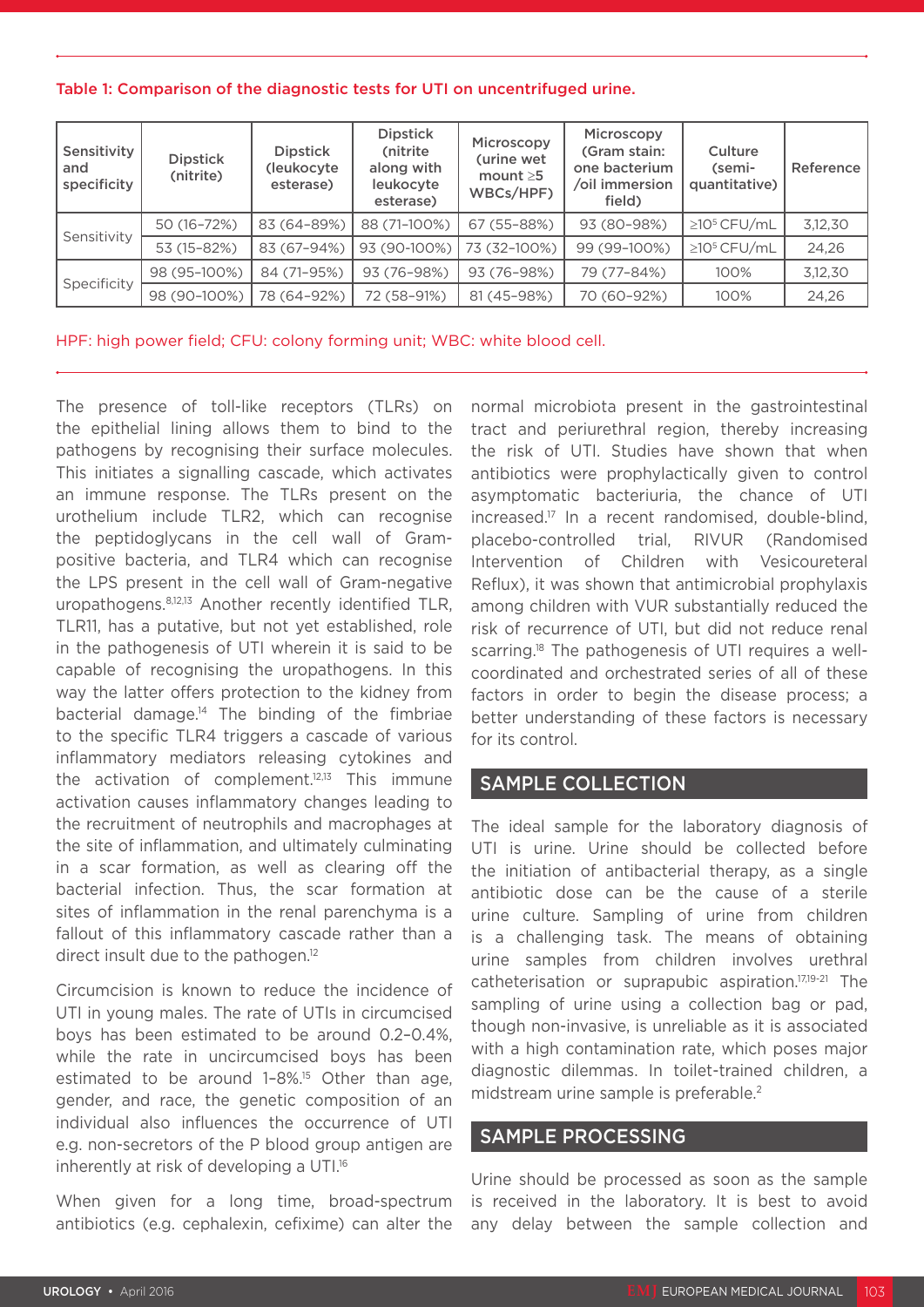processing. Since the generation time of *E. coli* is 20 minutes, this being the most commonly implicated organism in any UTI, any delay will reflect in the culture outcome as a false significant growth, which may not be the case. In cases where a delay is expected, the sample can be refrigerated for up to 24 hours at 4°C. The use of preservatives in the sample collection vials such as boric acid (1.8%), sodium chloride-polyvinyl pyrrolidone, and boric acid-glycerol-sodium formate can reduce the problems associated with the delay met during the transportation of urine samples. $22$  However, boric acid is usually associated with false negative results in dipstick testing.23

#### Macroscopic and Microscopic Examination

Macroscopic examination can provide crude indicators as to the presence of some pathologies. For example, turbid urine may indicate pyuria and red coloured urine may indicate cases of haematuria. However, these examinations are highly unreliable. Microscopic examination of urine can demonstrate the presence of pus cells, red blood cells, casts and bacteria, and yeast cells. The presence of seven or more pus cells per high power field in an uncentrifuged sample is suggestive of pyuria. On the other hand, the absence of pus cells does not reliably exclude a UTI, especially in infants  $\leq 2$  months of age.<sup>24,25</sup> It is important to note that many infants with positive urine cultures but no pyuria probably have a contamination or asymptomatic bacteriuria rather than a UTI.26 It is now well understood that some paediatric patients with UTI can have normal urinalysis results at any given time.<sup>2</sup> A Gram stain of unspun urine has a sensitivity and specificity approaching 90–95%; it has several advantages as it reveals the nature of the bacterium present and therefore guides the clinician to initiate antibiotic therapy. If a single bacterium is seen under one oil immersion field in a Gram stain, it is considered to be equivalent to 100,000 CFU/mL of bacteria (Table 1).<sup>27</sup>

#### Rapid Tests for Screening

The conventional method of diagnosis by culture takes at least 24–48 hours, but rapid tests such as the dipstick test can reduce this delay. The dipstick test can detect nitrites and leukocyte esterase, and has a fairly good accuracy when compared with a semi-quantitative culture (Table  $12^{28}$  The nitrite test detects nitrite, which is produced from the metabolism of the nitrates by Gram-negative bacteria. In the case of infection with the

Gram-positive bacteria, this test will be negative as these organisms do not convert nitrate to nitrite. Hence, the likelihood of a culture being positive is high due to a Gram-negative bacterium if the nitrite test is positive. If the contact time of urine with the bladder mucosa is <3 hours, this test can be falsely negative.

The leukocyte esterase test measures presence of pus cells in urine or pyuria. This test can be falsely negative if there are a low number of pus cells. A negative dipstick test for nitrite and leukocyte esterase and no pyuria or bacteriuria on microscopic examination has a high predictive value for the urine to be sterile on culture.<sup>27,29,30</sup> However, this test can only be presumptive of UTI and cannot offer the antimicrobial susceptibility results, which is a major advantage with more conventional methods of diagnosis by culture.

#### **Culture**

Urine culture is the gold standard method for microbiological diagnosis of UTI.<sup>31</sup> The most acceptable methods of isolation of pathogenic bacteria are the pour plate method and the semiquantitative method, the former being resource and time exhaustive. To obviate the effect of the contamination due to the commensal microbiota that colonise the periurethral meatus, the concept introduced by Kass can be applied. Kass' concept dictates that a threshold of 100,000 CFU/mL should be considered ideal for a culture to be positive in a midstream clean-catch urine sample.<sup>32,33</sup> This concept holds true for asymptomatic children. It is the case that 10,000 CFU/mL is considered significant in symptomatic children and even less if the child has been catheterised. Where a sample is collected via suprapubic aspiration, any number of colonies should be considered significant.<sup>1,34,35</sup> According to the American Academy of Pediatrics, abnormal urinanalysis (pyuria and/or bacteriuria) in the presence of 10,000 CFU/mL of a uropathogen isolated in culture is essential to establish a diagnosis of UTI.<sup>1,26,34</sup>

Most often UTI is monobacterial, unless there is a history of manipulation of the urogenital tract, obstruction (anatomical or otherwise) to urinary flow, or long-term catheterisation whilst receiving broad-spectrum antibiotics. It is important to distinguish true infection from contamination in cultures, and in cases where there is any uncertainty, a repeat sample should be requested. Asymptomatic bacteriuria produces a lot of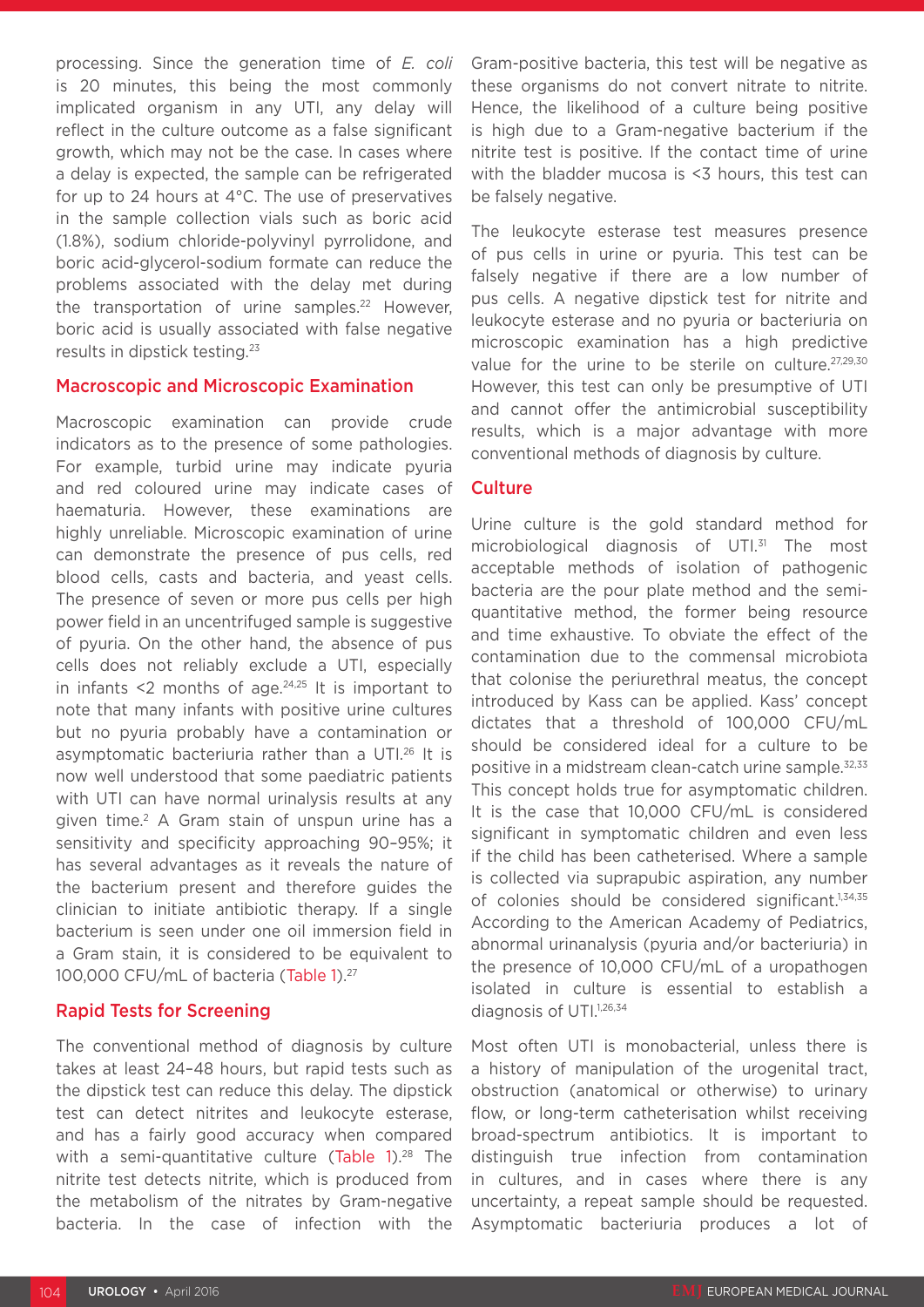confusion in children. Long-term studies involving children with asymptomatic bacteriuria showed that the majority of them spontaneously cleared the bacteriuria without treatment and only 2–4% of these infants went on to develop a symptomatic infection. None of the school-going children developed any symptomatic UTI.<sup>3,27,32</sup>

#### Antimicrobial Susceptibility Testing

Antibiotic resistance has become a universal phenomenon among bacteria, and hence, it is the moral responsibility of all diagnostic laboratories to perform susceptibility testing on all pathogens detected. Currently, laboratories across the globe either follow the Clinical Laboratory Standards Institute (CLSI) or the European Committee on Antimicrobial Susceptibility Testing (EUCAST) guidelines.36,37

Antibiotic susceptibility testing is either performed by disc diffusion testing, by the E-strip method, with commercially available automated systems, or with platforms for minimum inhibitory concentration (MIC) detection using the Vitek® (Biomerieux), the BD Phoenix™ Automated Microbiolog (Becton Dickinson diagnostics), or the MicroScan® WalkAway® (Siemens). The advantage of these commercially available systems over the conventional methods are that they are standardised with precise, ready-to-use platforms, based on the existing guidelines of either EUCAST or the CLSI and provide rapid reports of susceptibility.

Characterisation of resistance mechanisms are of epidemiological importance. The conventional methods available to detect these are labour intensive and time exhaustive. The detection of genetic determinants of antibiotic resistance using polymerase chain reaction (PCR)-based techniques (either conventional or real-time platforms) has revolutionised the field of antibiotic susceptibility testing. These platforms provide early information on antibiotic resistance to clinicians, as they have rapid turnaround times and can be directly performed on the clinical samples.<sup>38-40</sup> Other methods such as the matrix-assisted laser desorption/ionisation time-of-flight mass spectrometry (MALDI-TOF MS) and microarrays have the advantage of being even more rapid and accurate. Further to this, they can be performed on very little volume of the analyte.<sup>41-43</sup>

MALDI-TOF MS can detect different mechanisms of antimicrobial resistance, for instance β-lactamases, rRNA methyltranferases, etc. The spectrometer detects the peaks in the spectra generated by the hydrolysed and native unhydrolysed antibiotic molecule. The presence of a drug-hydrolysing enzyme is detected by the difference in the mass of the antibiotic molecule.<sup>41-43</sup> The most recent inclusion into this list of revolutionary techniques is the microfluidics-based technique, also commonly referred to as the 'laboratory on a chip'; a platform that originated from the combination of nanotechnology and bioengineering. This platform uses even smaller volumes of the analyte, which can be detected using optical, electrochemical, or magnetic devices.<sup>38,44-46</sup> This involves the miniaturisation of the existing benchtop PCR thermal cyclers onto a disposable microchip. The small surface and apparatus allows rapid temperature alterations in very short reagent volumes, thereby reducing the total turn-around time compared to that taken by a conventional thermal cycler. When using a microfluidic device, it is easier to monitor bacterial growth in the presence of antibiotics and determine the minimum inhibitory concentration of the antibiotics. It is also quicker, taking a few hours rather than days. Some studies have estimated the electrochemical quantification of 16S rRNA levels, membrane potential changes in response to antibiotic induced stress, or the metabolites released, to measure bacterial growth in the presence of antibiotics.47,48

The most advanced method for determining the origin of antibiotic resistance is next generation sequencing, by which whole genome sequencing data can be analysed using bioinformatics. This technique has not been fully utilised due to its prohibitive cost and the extensive time required to sequence and analyse the whole genome of an isolated pathogen. Once the aforementioned limitations are improved upon, this will probably be the most robust technique available to detect and map antibiotic resistance routinely.38,49

#### **CONCLUSION**

It is important to consider UTI in a febrile child with non-specific, vague, or mild symptoms, especially in neonates, as UTI can lead to disastrous consequences if left untended. Therefore, any single episode of culture confirmed UTI should be considered important as a potential upper UTI and thus should be treated promptly.50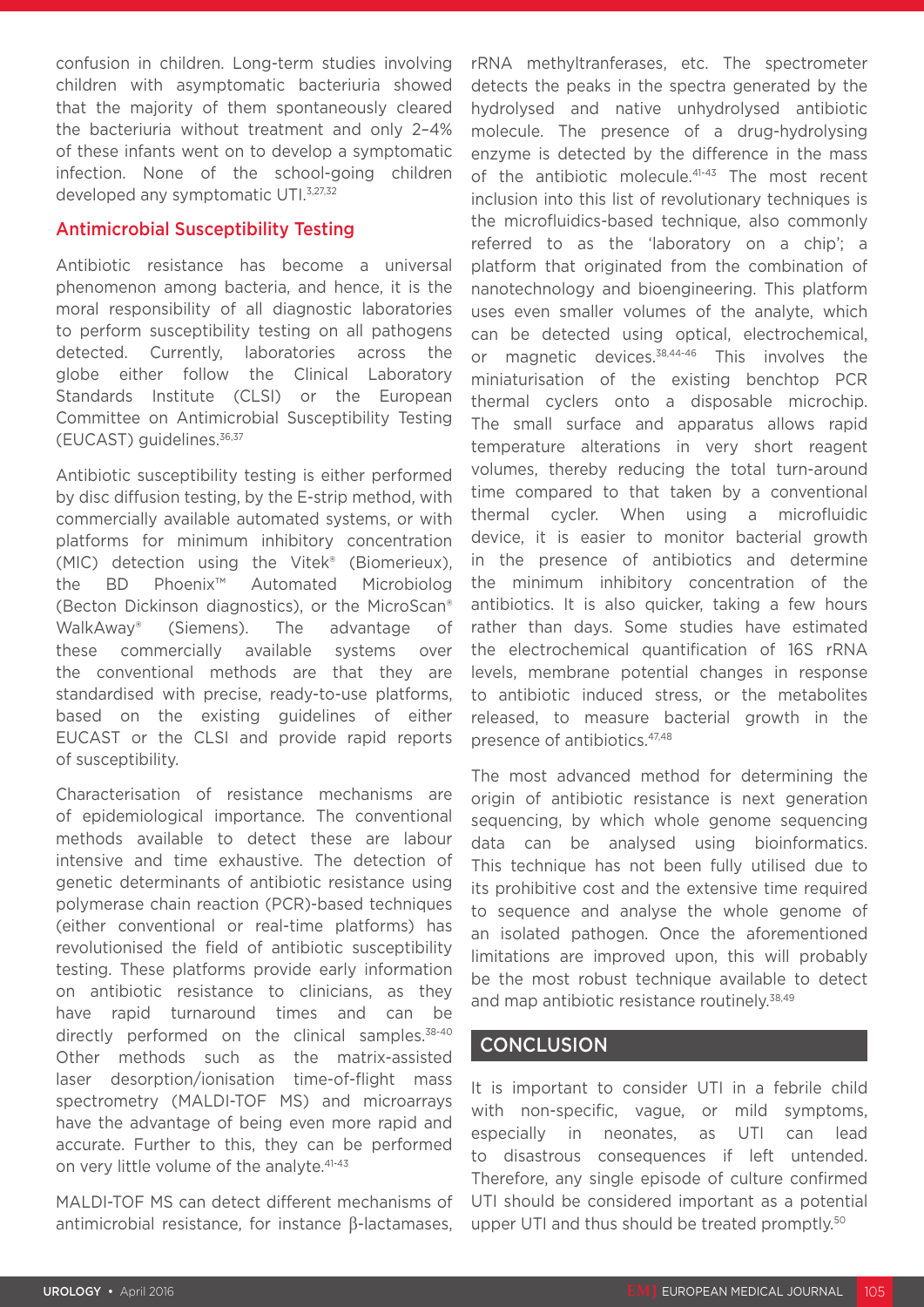#### **REFERENCES**

1. Grabe M et al.; European Association of Urology. Guidelines on urological infections. 2011. Accessible at: http:// uroweb.org/wp-content/uploads/17\_ Urological-infections\_LR-II.pdf. Last accessed: 7 February 2016.

2. Robinson JL et al.: Canadian Pediatric Society, Community Pediatrics Committee, Infectious Diseases and Immunization Committee. Urinary tract infection in infants and children: Diagnosis and management. Pediatr Child Health. 2014;19(6):315-19.

3. Zorc JJ et al. Diagnosis and Management of Pediatric Urinary Tract Infections. Clin Microbiol Rev. 2005;18(2):417–422.

4. Working group of the clinical practice guidelines for urinary tract infections in children. Clinical practice guideline for urinary tract infection in children. Madrid: Ministry of Health National Health Service Quality Plan, Social and Equality Policy, Aragon Health Sciences Institute;2011. pp.259.

5. Gupta P et al. Profile of urinary tract infections in paediatric patients. Indian J Med Res. 2015;141(4):473-7.

6. Mak RH, Kuo HJ. Pathogenesis of urinary tract infection: an update. Curr Opin Pediatr. 2006;18(2):148-52.

7. Spurbeck RR, Mobley HLT. "Uropathogenic Escherichia coli," Donnenberg MS (ed.), Escherichia coli: Pathotypes and Principles of Pathogenesis (2013), Amsterdam:Academic Press, pp275-304.

8. Cheasty T, Smith HR. "Escherichia," Borriello SP et al. (Eds), Topley and Wilson's Microbiology and Microbial Infections, (2005), London:Hodder & Arnold Publishers Ltd., pp. 1379-80.

9. Schulte-Wassermann H et al. Comparison of antibacterial effect of uroepithelial cells from healthy donors and children with asymptomatic bacteriuria. Eur J Pediatr. 1985;144(3):230-3.

10. Aggarwal VK, Verrier Jones K. Vesicoureteric reflux: screening of first degree relatives. Arch Dis Child. 1989;64:1538-41.

11. Ganz D. Defensins: antimicrobial peptides of innate immunity. Nat Rev Immunol. 2003;3(9):710-20.

12. Anders HJ et al. Signaling danger: toll like receptors and their potential roles in kidney disease. J Am Soc Nephrol. 2004;15(4):854-67.

13. Frendeus B et al. Escherichia coli P fimbriae utilize the toll like receptor 4 pathway for cell activation. Mol Microbiol. 2001;40(1):37-51.

14. Zhang D et al. A toll like receptor that

prevents infection by uropathogenic bacteria. Science. 2004;303(5663): 1522-6.

15. Singh-Grewal D et al. Circumcision for the prevention of urinary tract infection in boys: a systematic review of randomized trials and observational studies. Arch Dis Child. 2005;90(8):853-8.

16. Cooling L. Blood Groups in Infection and Host Susceptibility. Clin Microbiol Rev. 2015;28(3):801-70.

17. Mangiarotti P et al. Antibiotic prophylaxis in children with relapsing urinary tract infections: review. Chemother. 2000;12(2):115-23.

18. Carpenter MA, et al. The RIVUR Trial: Profile and Baseline Clinical Associations of Children With Vesicoureteral Reflux. Pediatrics. 2013;132(1):e34–45.

19. Lau Ay et al. A comparative study of bacterial cultures of urine samples obtained by clean-void technique versus urethral catheterization. Acta Pediatr. 2007;96(3):432-6.

20. Etoubleau C et al. Moving from bag to catheter for urine collection in non-toilet trained suspected of having urinary tract infection: a paired comparison of urine cultures. J Pediatr. 2009;154(6):803-6.

21. Pollack CV Jr et al. Suprapubic bladder aspiration versus urethral catheterization in ill infants: success, efficacy and complication rates. Ann Emerg Med. 1994;23(2):225-30.

 22. Gillespie T et al. The effect of specimen processing delay on borate urine preservation. J Clin Pathol 1999;52(2): 95-8.

23. Delanghe J, Speeckaert M. Preanalytical requirements of urinalysis. Biochemia Medica. 2014;24(1):89-104.

24. World Health Organization. Urinary Tract Infections in Infants and Children in Developing Countries in the Context of IMCI. Discussion papers on child health. Department of Child and Adolescent Health and Development. 2005. Available at: http://apps.who.int/ iris/bitstream/10665/69160/1/WHO\_ FCH\_CAH\_05.11.pdf. Last accessed: 10 February 2016.

25. Winkens RA, et al. The validity of urine examination for urinary tract infections in daily practice. Fam Pract. 1995;12(3): 290-3.

26. Roberts KB; American Academy of Pediatrics, Subcommittee on Urinary Tract Infection, Steering Committee on Quality Improvement and Management. Urinary tract infection: Clinical practice guideline for diagnosis and management of the initial UTI in febrile infants and

children 2 to 24 months. Pediatrics. 2011;128(3):595-610.

27. Sobel JD, Kaye D. "Urinary tract infections," Mandell GL et al.(Eds), Mandell, Douglas, and Bennett's Principles and practice of infectious diseases (2010), Philadelphia: Elsevier/Saunders, pp. 957-85.

28. Pappas PG. Laboratory in the diagnosis and management of urinary tract infections. Med Clin North Am. 1991;75(2):313-25.

29. Mandal J et al. Utility of Urine Dipstick Test for the Screening of Urinary Tract Infection in Catheterized Women Following Gynecological Surgeries. J Obstet Gynaecol India. 2015;65(6):401-4.

30. Whiting P et al. Rapid tests and urine sampling techniques for the diagnosis of urinary tract infection (UTI) in children under five years: a systematic review. BMC Pediatr. 2005;5(1):4-17.

31. Hari P, Srivastava RN. "Urinary tract infection". Srivastava RN, Bagga A (eds.) Pediatric nephrology, 5th ed. New Delhi: Jaypee Brothers; 2011. pp.273-300.

32. Kass EH. Asymptomatic infections of the urinary tract. Trans Assoc Am Physicians 1956;69:56-64.

33. Kunin CM. A ten-year study of bacteriuria in schoolgirls: final report of bacteriologic, urologic, and epidemiologic findings. J Infect Dis. 1970;122(5):382-93.

34. Downing H et al. The diagnosis of urinary tract infections in young children (DUTY): protocol for a diagnostic and prospective observational study to derive and validate a clinical algorithm for the diagnosis of UTI in children presenting to primary care with an acute illness. BMC Infect Dis. 2012;12:158-173.

35. Health Protection Agency: Investigation of urine. National Standard Method BSOP 41 Issue 7. 2009. Available at: http://www.hpa.org.uk/srmd/div\_esl\_ su/pdf\_bacteriology.htm. Last accessed: 10 February 2016.

36. Clinical Laboratory Standards Institute. Performance Standards for Antimicrobial Susceptibility Testing: Twenty-fifth Informational Supplement M100-S25. Accessible at: http://shop. clsi.org/c.1253739/site/Sample\_pdf/ M100S25\_sample.pdf. Last accessed: 7 January 2016.

37. Leclercq R et al. EUCAST expert rules in antimicrobial susceptibility testing. Clin Microbiol Infect. 2013;19(2):141-60.

38. Pulido MR et al. Progress on the development of rapid methods for antimicrobial susceptibility testing. Antimicrob Chemother. 2013;68(12):